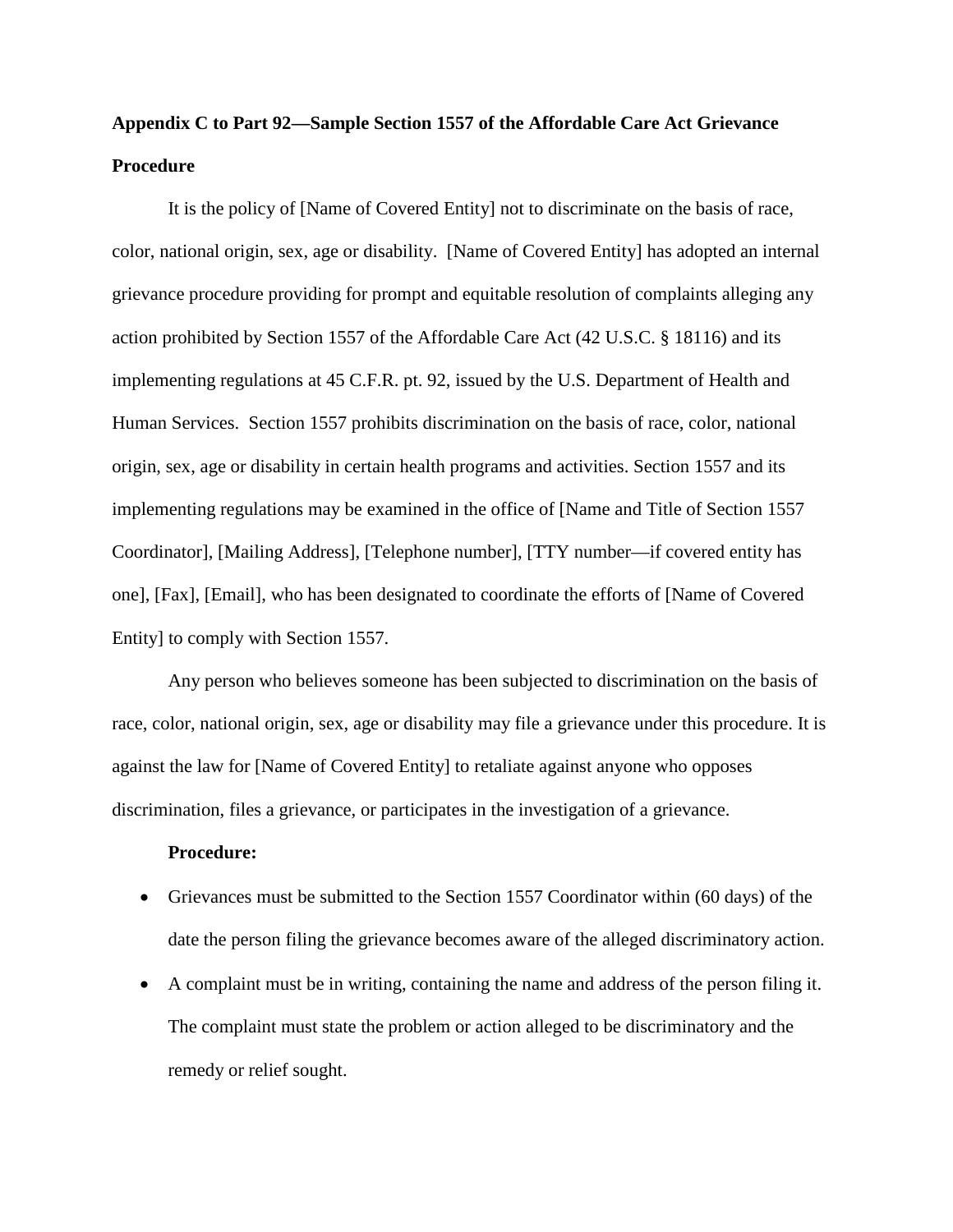- The Section 1557 Coordinator (or her/his designee) shall conduct an investigation of the complaint. This investigation may be informal, but it will be thorough, affording all interested persons an opportunity to submit evidence relevant to the complaint. The Section 1557 Coordinator will maintain the files and records of [Name of Covered Entity] relating to such grievances. To the extent possible, and in accordance with applicable law, the Section 1557 Coordinator will take appropriate steps to preserve the confidentiality of files and records relating to grievances and will share them only with those who have a need to know.
- The Section 1557 Coordinator will issue a written decision on the grievance, based on a preponderance of the evidence, no later than 30 days after its filing, including a notice to the complainant of their right to pursue further administrative or legal remedies.
- The person filing the grievance may appeal the decision of the Section 1557 Coordinator by writing to the (Administrator/Chief Executive Officer/Board of Directors/etc.) within 15 days of receiving the Section 1557 Coordinator's decision. The (Administrator/Chief Executive Officer/Board of Directors/etc.) shall issue a written decision in response to the appeal no later than 30 days after its filing.

The availability and use of this grievance procedure does not prevent a person from pursuing other legal or administrative remedies, including filing a complaint of discrimination on the basis of race, color, national origin, sex, age or disability in court or with the U.S. Department of Health and Human Services, Office for Civil Rights. A person can file a complaint of discrimination electronically through the Office for Civil Rights Complaint Portal, which is available at:<https://ocrportal.hhs.gov/ocr/portal/lobby.jsf,>or by mail or phone at: U.S. Department of Health and Human Services